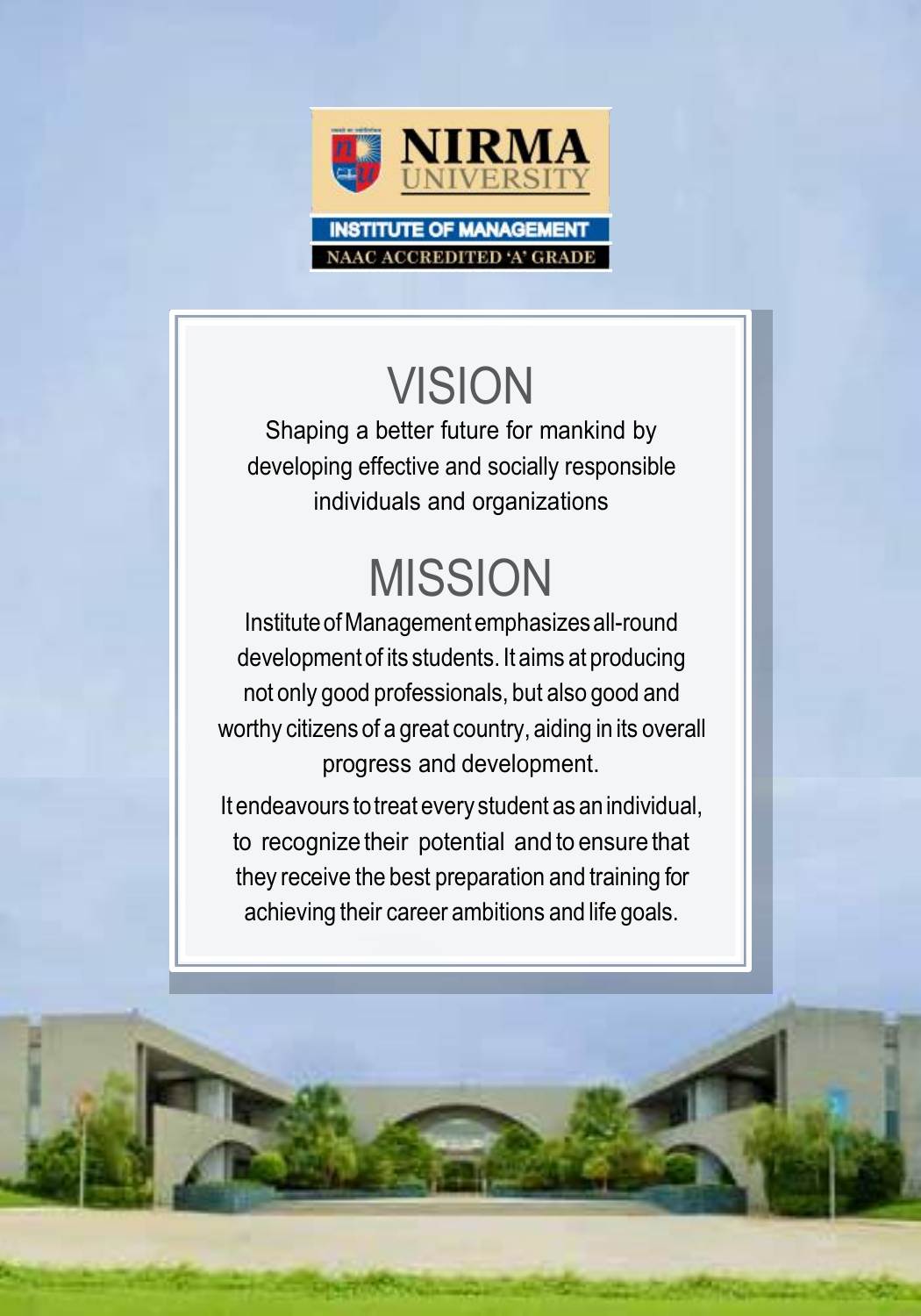## ACADEMIC CALENDER

| <b>DATE</b>                  | <b>DAY</b>                                                     | SECOND YEAR (Batch: 2019-24)                 |
|------------------------------|----------------------------------------------------------------|----------------------------------------------|
| July 15-16, 2020             | Wednesday & Thursday                                           | Registration and Induction Programme         |
| July 17, 2020                | Fridav                                                         | Commencement of Classes (Term-IV)            |
| July 28 & 29, 2020           | Tues. & Wednesday                                              | Presentation of Summer Reports               |
| August 1, 2020               | Saturday                                                       | Bakri Eid (Holiday)                          |
| August 3, 2020               | Monday                                                         | Rakshabandhan (Holiday)                      |
| August 12, 2020              | Wednesday                                                      | Janmashtami (Holiday)                        |
| August 15, 2020              | Saturday                                                       | Independence Day                             |
| August 22, 2020              | Saturday                                                       | Samvatsri (Holiday)                          |
| August 30, 2020              | Sunday                                                         | Muharram (Holiday)                           |
| October 2, 2020              | Fridav                                                         | Mahatma Gandhi Jayanti                       |
| Oct. 12 to 15, 2020          | Monday to Thursday                                             | End Term Examination : Term-IV               |
| October 16, 2020             | Friday                                                         | Commencement of Classes (Term-V)             |
| October 25, 2020             | Sunday                                                         | Dusshera (Holiday)                           |
| November 7, 2020             | Saturday                                                       | Parents-Teachers Meeting                     |
| Nov. 12-18 Nov., 2020        | Thursday-Wednesday                                             | Diwali Vacations                             |
| November 30, 2020            | Monday                                                         | Guru Nanak Jayanti (Holiday)                 |
| December 18-19, 2020         | Friday & Saturday                                              | <b>BBA Conclave</b>                          |
| December 25, 2020            | Friday                                                         | Christmas (Holiday)                          |
| January 14, 2021             | Thursday                                                       | Makarsankranti (Holiday)                     |
| January 21-29, 2021          | Thursday to Friday                                             | End Term Examination : Term-V                |
| January 26, 2021             | Tuesday                                                        | Republic Day                                 |
| February 01, 2021            | Monday                                                         | Commencement of Term-VI                      |
| March 11, 2021               | Thursday                                                       | Maha shivratri (Holiday)                     |
| March 29, 2021               | Monday                                                         | Holi 2 <sup>nd</sup> Day - Dhuleti (Holiday) |
| April 14, 2021               | Wednesday                                                      | Baba Saheb Ambedkar Jayanti                  |
| April 21, 2021               | Wednesday                                                      | Ram Navami                                   |
| May 3-10, 2021               | Monday to Monday                                               | End Term Examination: Term-VI                |
| Dates to be Announced Later* |                                                                | <b>Annual Sport Days</b>                     |
|                              |                                                                | Ras Garba (Ramzat)                           |
|                              |                                                                | Genesis                                      |
|                              |                                                                | One Act Play                                 |
|                              |                                                                | Inter Institute Cultural Festival            |
|                              |                                                                | Inter Institute Sports Festival              |
|                              | Note: * Dates will be decided according to Covid-19 situation. |                                              |